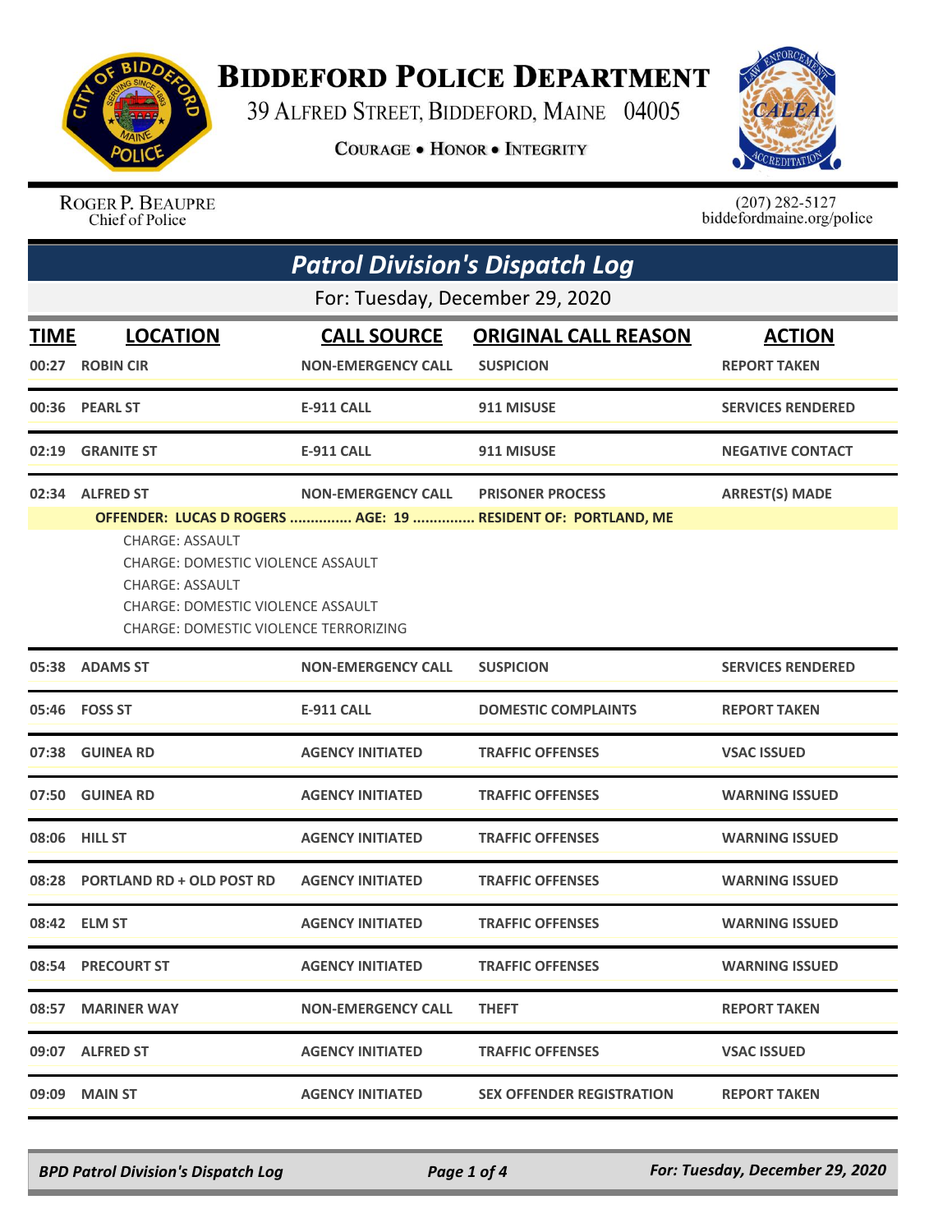| <b>TIME</b>  | <b>LOCATION</b>                                      | <b>CALL SOURCE</b>                            | <b>ORIGINAL CALL REASON</b>                                                                           | <b>ACTION</b>             |  |
|--------------|------------------------------------------------------|-----------------------------------------------|-------------------------------------------------------------------------------------------------------|---------------------------|--|
|              | 09:10 POOL ST                                        | <b>AGENCY INITIATED</b>                       | <b>SEX OFFENDER REGISTRATION</b>                                                                      | <b>REPORT TAKEN</b>       |  |
| 09:55        | <b>MOUNTAIN RD</b>                                   | <b>AGENCY INITIATED</b>                       | <b>OPER AFTER SUSPENSION</b><br>OFFENDER: MELISSA CLAIRE GILBERT  AGE: 43  RESIDENT OF: BIDDEFORD, ME | <b>SUMMONS ISSUED</b>     |  |
|              | CHARGE: OPERATING WHILE LICENSE SUSPENDED OR REVOKED |                                               |                                                                                                       |                           |  |
| 10:07        | <b>LINCOLN ST</b>                                    | AGENCY INITIATED TRAFFIC OFFENSES             |                                                                                                       | <b>SUMMONS ISSUED</b>     |  |
|              |                                                      |                                               | OFFENDER: GENE ARTHUR DARES  AGE: 42  RESIDENT OF: BIDDEFORD, ME                                      |                           |  |
|              | <b>CHARGE: VIOLATING CONDITION OF RELEASE</b>        | CHARGE: UNLAWFUL POSSESSION OF SCHEDULED DRUG |                                                                                                       |                           |  |
| 10:09        | <b>MAIN ST</b>                                       | <b>NON-EMERGENCY CALL</b>                     | <b>ASSIST OTHER AGENCY</b>                                                                            | <b>SERVICES RENDERED</b>  |  |
|              | 10:09 PEARL ST                                       | E-911 CALL                                    | 911 MISUSE                                                                                            | <b>NO ACTION REQUIRED</b> |  |
| 10:39        | <b>BRADBURY ST</b>                                   | <b>NON-EMERGENCY CALL</b>                     | <b>PARKING COMPLAINT - 48 HR RULE SERVICES RENDERED</b>                                               |                           |  |
|              | 10:48 PIERSONS LN                                    | <b>NON-EMERGENCY CALL</b>                     | <b>VIOL OF BAIL CONDITIONS</b>                                                                        | <b>SERVICES RENDERED</b>  |  |
|              | 10:52 ADAMS ST                                       | <b>WALK-IN AT STATION</b>                     | <b>PARKING COMPLAINT</b>                                                                              | <b>SERVICES RENDERED</b>  |  |
| 10:54        | <b>OLD ALFRED RD</b>                                 | <b>AGENCY INITIATED</b>                       | <b>ANIMAL COMPLAINT</b>                                                                               | <b>WARNING ISSUED</b>     |  |
|              | 11:03 MAIN ST + ELM ST                               | <b>E-911 CALL</b>                             | 911 MISUSE                                                                                            | <b>DISPATCH HANDLED</b>   |  |
| 11:04        | <b>MEDICAL CENTER DR</b>                             | <b>E-911 CALL</b>                             | <b>ANIMAL COMPLAINT</b>                                                                               | <b>SERVICES RENDERED</b>  |  |
|              | 11:07 ALFRED ST                                      | <b>AGENCY INITIATED</b>                       | <b>TRAFFIC OFFENSES</b>                                                                               | <b>VSAC ISSUED</b>        |  |
|              | 11:16 MYRTLE ST + ALFRED ST                          | <b>E-911 CALL</b>                             | <b>WEAPONS</b>                                                                                        | <b>SERVICES RENDERED</b>  |  |
|              | 11:30 ALFRED ST                                      | <b>AGENCY INITIATED</b>                       | <b>TRAFFIC OFFENSES</b>                                                                               | <b>VSAC ISSUED</b>        |  |
|              | 11:44 SUMMER ST                                      | <b>AGENCY INITIATED</b>                       | <b>PRO-ACTIVE DV RESPONSE TEAM</b>                                                                    | <b>NEGATIVE CONTACT</b>   |  |
|              | 11:47 FOSS ST                                        | <b>E-911 CALL</b>                             | <b>DOMESTIC COMPLAINTS</b>                                                                            | <b>REPORT TAKEN</b>       |  |
| 11:48 IVY ST |                                                      | E-911 CALL                                    | <b>DOMESTIC COMPLAINTS</b>                                                                            | <b>REPORT TAKEN</b>       |  |
|              | 11:57 ALFRED ST                                      | <b>AGENCY INITIATED</b>                       | <b>TRAFFIC OFFENSES</b>                                                                               | <b>VSAC ISSUED</b>        |  |
|              | 12:14 ALFRED ST                                      | <b>AGENCY INITIATED</b>                       | <b>TRAFFIC OFFENSES</b>                                                                               | <b>VSAC ISSUED</b>        |  |
|              | 12:32 PRECOURT ST                                    | <b>AGENCY INITIATED</b>                       | <b>TRAFFIC OFFENSES</b>                                                                               | <b>VSAC ISSUED</b>        |  |
|              | 12:50 ELM ST                                         | <b>AGENCY INITIATED</b>                       | <b>ANIMAL COMPLAINT</b>                                                                               | <b>NO VIOLATION</b>       |  |
|              | 12:52 ALFRED ST                                      | <b>WALK-IN AT STATION</b>                     | <b>DOMESTIC COMPLAINTS</b>                                                                            | <b>SERVICES RENDERED</b>  |  |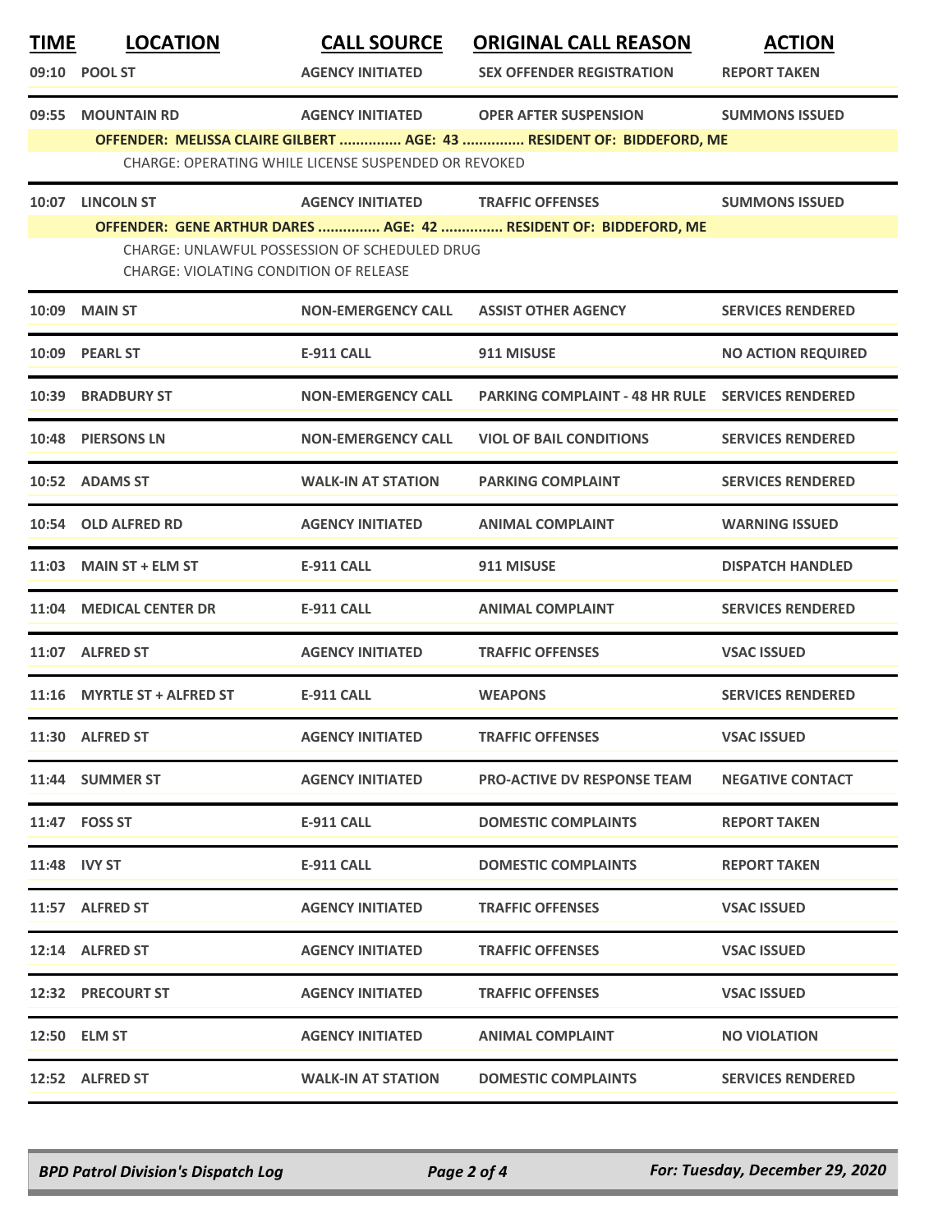**TIME LOCATION CALL SOURCE ORIGINAL CALL REASON ACTION**

**12:53 ALFRED ST WALK-IN AT STATION PAPERWORK PAPERWORK SERVED**

**OFFENDER: AVERY KAI DEBRITO ............... AGE: 22 ............... RESIDENT OF: OLD ORCHARD BEACH, ME** CHARGE: OUI (ALCOHOL)

| 12:56 GEORGE ST               | <b>RADIO</b>                                                | <b>ASSIST OTHER AGENCY</b>                                                                          | <b>SERVICES RENDERED</b>  |
|-------------------------------|-------------------------------------------------------------|-----------------------------------------------------------------------------------------------------|---------------------------|
| 12:57 SACO FALLS WAY          | <b>WALK-IN AT STATION</b>                                   | <b>PAPERWORK</b>                                                                                    | <b>SERVICES RENDERED</b>  |
| 13:04 ELM ST                  | <b>AGENCY INITIATED</b>                                     | <b>TRAFFIC OFFENSES</b>                                                                             | <b>WARNING ISSUED</b>     |
| 13:15 SACO FALLS WAY          | <b>AGENCY INITIATED</b>                                     | <b>PAPERWORK</b>                                                                                    | <b>SERVICES RENDERED</b>  |
| 13:25 HILL ST                 | <b>AGENCY INITIATED</b>                                     | <b>TRAFFIC OFFENSES</b>                                                                             | <b>VSAC ISSUED</b>        |
| 13:55 BIDDEFORD GATEWAY CTR   | <b>NON-EMERGENCY CALL</b>                                   | <b>FRAUD / SCAM</b>                                                                                 | <b>REPORT TAKEN</b>       |
| 13:57 CENTER ST               | <b>WALK-IN AT STATION</b>                                   | <b>SUSPICION</b>                                                                                    | <b>SERVICES RENDERED</b>  |
| 14:00 FOSS ST                 | <b>AGENCY INITIATED</b>                                     | <b>TRAFFIC OFFENSES</b>                                                                             | <b>VSAC ISSUED</b>        |
| 14:24 POOL ST                 | <b>AGENCY INITIATED</b>                                     | <b>TRAFFIC OFFENSES</b>                                                                             | <b>WARNING ISSUED</b>     |
| <b>16:08 WINDING CREEK LN</b> | <b>NON-EMERGENCY CALL</b>                                   | <b>SUSPICION</b>                                                                                    | <b>NO ACTION REQUIRED</b> |
| 16:13 POOL ST                 | <b>NON-EMERGENCY CALL</b>                                   | <b>PAPERWORK</b>                                                                                    | <b>SERVICES RENDERED</b>  |
| 16:15 SOUTH ST + KOSSUTH ST   | <b>AGENCY INITIATED</b>                                     | <b>TRAFFIC OFFENSES</b>                                                                             | <b>WARNING ISSUED</b>     |
| 16:16 LEDGEMERE DR            | E-911 CALL<br>CHARGE: UNLAWFUL POSSESSION OF SCHEDULED DRUG | <b>VEHICLE CRASH - FIRE / EMS</b><br>OFFENDER: BRIAN M BERNIER  AGE: 50  RESIDENT OF: BIDDEFORD, ME | <b>ARREST(S) MADE</b>     |
| 16:19 ALFRED ST               | <b>NON-EMERGENCY CALL</b>                                   | <b>CHECK WELFARE</b>                                                                                | <b>SERVICES RENDERED</b>  |
| 16:27 ALFRED ST               | <b>RADIO</b>                                                | <b>RADIO PROBLEM</b>                                                                                | <b>SERVICES RENDERED</b>  |
| 16:38 ACORN ST                | <b>E-911 CALL</b>                                           | 911 MISUSE                                                                                          | <b>WARNING ISSUED</b>     |
| 16:45 ALFRED ST               | <b>NON-EMERGENCY CALL</b>                                   | <b>HARASSMENT</b>                                                                                   | <b>SERVICES RENDERED</b>  |
| 17:07 ALFRED ST               | <b>NON-EMERGENCY CALL</b>                                   | <b>THEFT</b>                                                                                        | <b>SERVICES RENDERED</b>  |
| 17:35 GOVE ST                 | <b>WALK-IN AT STATION</b>                                   | <b>MOTOR VEHICLE THEFT</b>                                                                          | <b>SERVICES RENDERED</b>  |

**17:35 GOVE ST WALK-IN AT STATION MOTOR VEHICLE THEFT SERVICES RENDERED 17:53 CLIFFORD ST NON-EMERGENCY CALL CHECK WELFARE SERVICES RENDERED 17:57 ELM ST NON-EMERGENCY CALL HARASSMENT SERVICES RENDERED 18:51 EVANTHIA DR E-911 CALL 911 MISUSE SERVICES RENDERED**

*BPD Patrol Division's Dispatch Log Page 3 of 4 For: Tuesday, December 29, 2020*